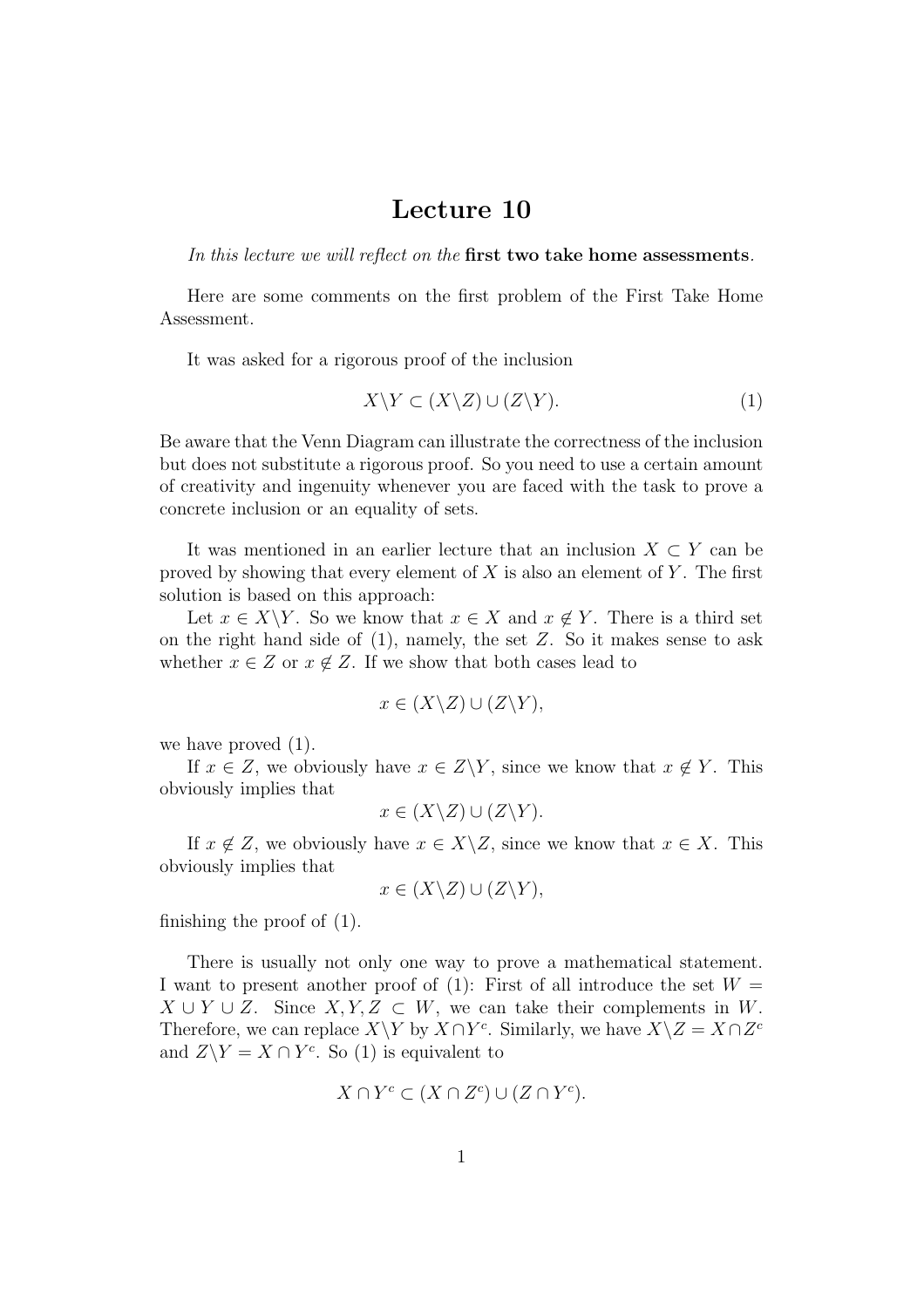Since  $Z \cup Z^c = W$ , we have

$$
X \cap Y^c = (X \cap Y^c) \cap W
$$
  
=  $(X \cap Y^c) \cap (Z \cup Z^c)$   
=  $(X \cap Y^c \cap Z) \cup (X \cap Y \cap Z^c)$ .

We used here the fact that if  $U \subset V$  then  $U = U \cap V$ , which has a very easy proof. (If  $U \subset V$  and  $x \in U$ , we also have  $x \in V$  and, therefore  $x \in U \cap V$ . Conversely, if  $x \in U \cap V$ , then  $x \in U$ .) Moreover, we used fundamental laws, like distributivity and associativity. Using

$$
U\cap V\subset U,
$$

which has a similarly easy proof (if  $x \in U \cap V$ , then  $x \in U$  and  $x \in V$ ), we conclude that  $X \cap Y^c \cap Z \subset Y^c \cap Z$  and  $X \cap Y \cap Z^c \subset Y \cap Z^c$  and, therefore, by the law of commutativity,

$$
X \cap Y^c = (X \cap Y^c \cap Z) \cup (X \cap Y \cap Z^c) \subset (Z \cap Y^c) \cup (X \cap Z^c) = (X \cap Z^c) \cup (Z \cap Y^c),
$$

finishing the proof.

A third approach to prove (1) might be algorithmically via truth tables. But be aware that truth tables deal with statements. So the following "truth table" makes NO SENSE at all:

|  |  |                                                                                                   |  | $X$ $Y$ $Z$ $ X\Y X\Z Z\Y  (X\Z) \cup (Z\Y)$ |
|--|--|---------------------------------------------------------------------------------------------------|--|----------------------------------------------|
|  |  | true true   false   false   false   false                                                         |  |                                              |
|  |  | true true false   false   true   false   true                                                     |  |                                              |
|  |  | true false true   true   false   true   true                                                      |  |                                              |
|  |  | true false false true true false true                                                             |  |                                              |
|  |  | false true true   false   false   false   false                                                   |  |                                              |
|  |  | false true false   false   false   false   false                                                  |  |                                              |
|  |  | false false true false   false   true   true                                                      |  |                                              |
|  |  | false $\left  \right $ false $\left  \right $ false $\left  \right $ false $\left  \right $ false |  |                                              |
|  |  |                                                                                                   |  |                                              |

However, replacing the top line by the open statements " $x \in X$ ", " $y \in Y$  $X$ ", " $x \in Z$ ", " $x \in X \backslash Y$ ", " $x \in X \backslash Z$ ", " $x \in Z \backslash Y$ ", " $x \in (X \backslash Z) \cup (Z \backslash Y)$ " leads to a proper truth table. But then the proof is not finished. You would then have to check that whenever  $x \in X \ Y$  is true then also  $x \in$  $(X\setminus Z) \cup (Z\setminus Y)$  is true. This would lead to a complete proof.

Personally, I am not too keen on the third proof, since there is no elegance in it, it is just tedious "book keeping" by listing every possible case.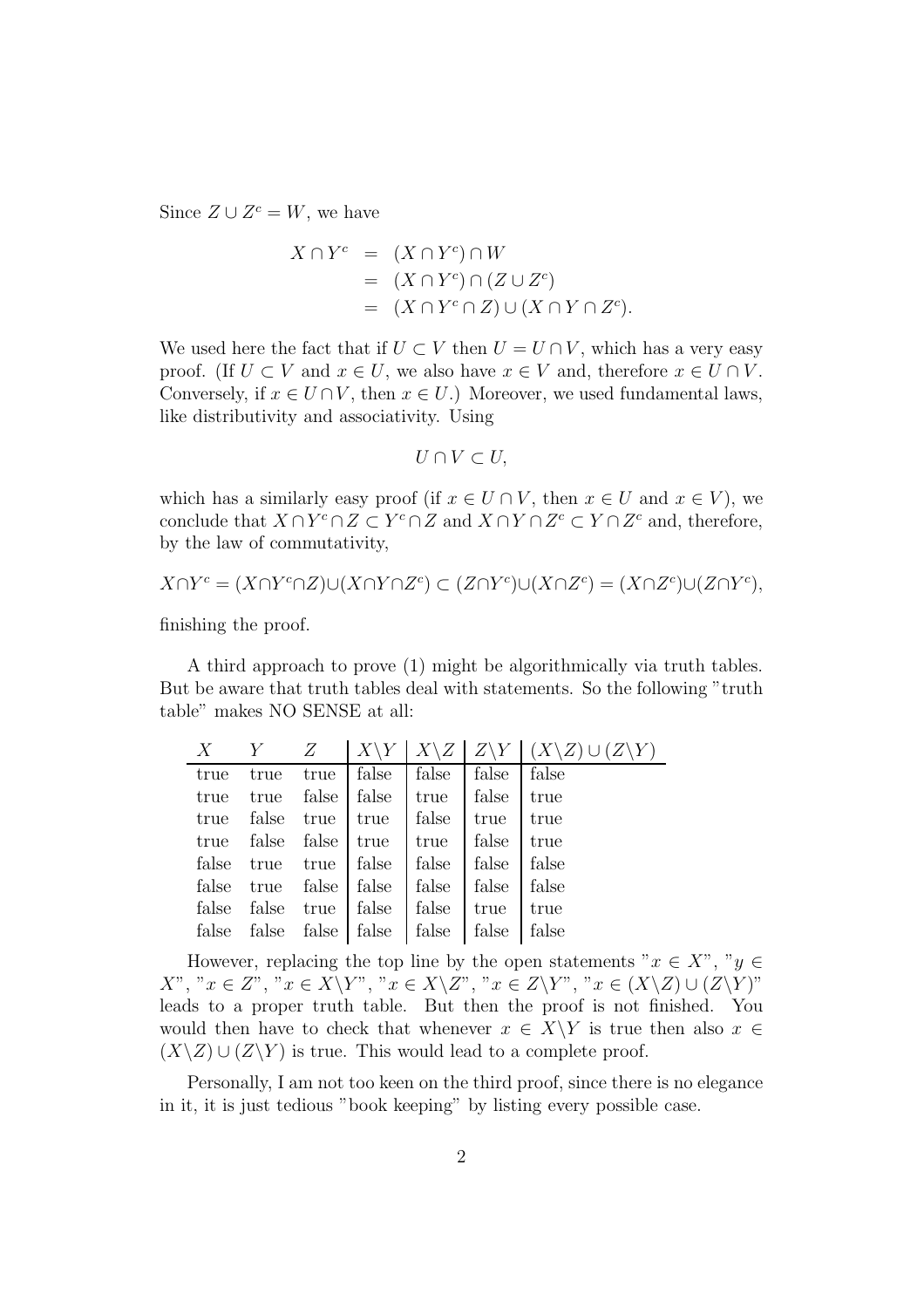On a similar note, let me mention that there are short and lengthy proofs of mathematical facts. If you found a proof, it is often worthwile to ponder whether there is an easier way to derive the statement. It is then often helpful to leave the question alone and return to it after a break with a fresh mind. Obviously, a short elegant proof is preferable to a lengthy and difficult proof. On the other hand, the crucial step in solving a mathematical problem is first to find *some solution*. This is really essential! Only then it makes sense to think about improvements/simplications or alternative solutions.

Now let us have a closer look at part (a) of the second problem of the Second Take Home Assessment.

It is assumed that  $a > 0$  and  $u_1 > a$ . The sequence  $u_1, u_2, \ldots$  satisfies the recurrency relation

$$
u_{n+1} := \frac{1}{2} \left( u_n + \frac{a^2}{u_n} \right) \quad \forall n \in \mathbb{N}.
$$

You should prove that  $\lim_{n\to\infty}u_n=a$ . Splitting this up leads to the following two tasks:

- (a) Showing that  $(u_n)$  has a limit.
- (b) Showing that the limit is a.

When you start your solution by writing "Let  $L = \lim_{n \to \infty} u_n$ ", you skipped the existence proof of the limit, which MUST COME FIRST. For example, consider a sequence  $(x_n)$  satisfying the recurrence relation  $x_{n+1} = \frac{1}{2}$  $\frac{1}{2}(x_n^2+1)$ . The approach  $L = \lim_{n \to \infty} x_n$  would lead to

$$
L = \lim_{n \to \infty} x_{n+1} = \lim_{n \to \infty} \frac{1}{2} (x_n^2 + 1) = \frac{1}{2} (L^2 + 1),
$$

i.e.,  $L^2 - 2L + 1 = 0$ , i.e.,  $L = 1$ . But it would be wrong to conclude that the sequence  $(x_n)$  is convergent to the limit 1. We easily see that  $x_n \geq 2$  would imply

$$
x_{n+1} = \frac{1}{2}(x_n^2 + 1) \ge \frac{1}{2}x_n x_n \ge x_n.
$$

This would imply (by Induction) that  $(x_n)$  is monotone increasing for the start value  $x_1 = 2$  and, therefore, would never converge to 1.

So, assuming  $L = \lim_{n \to \infty} u_n > 0$  and deriving

$$
L = \lim u_{n+1} = \frac{1}{2} \lim u_n + \frac{a^2}{u_n} = \frac{1}{2} (L + \frac{a^2}{L})
$$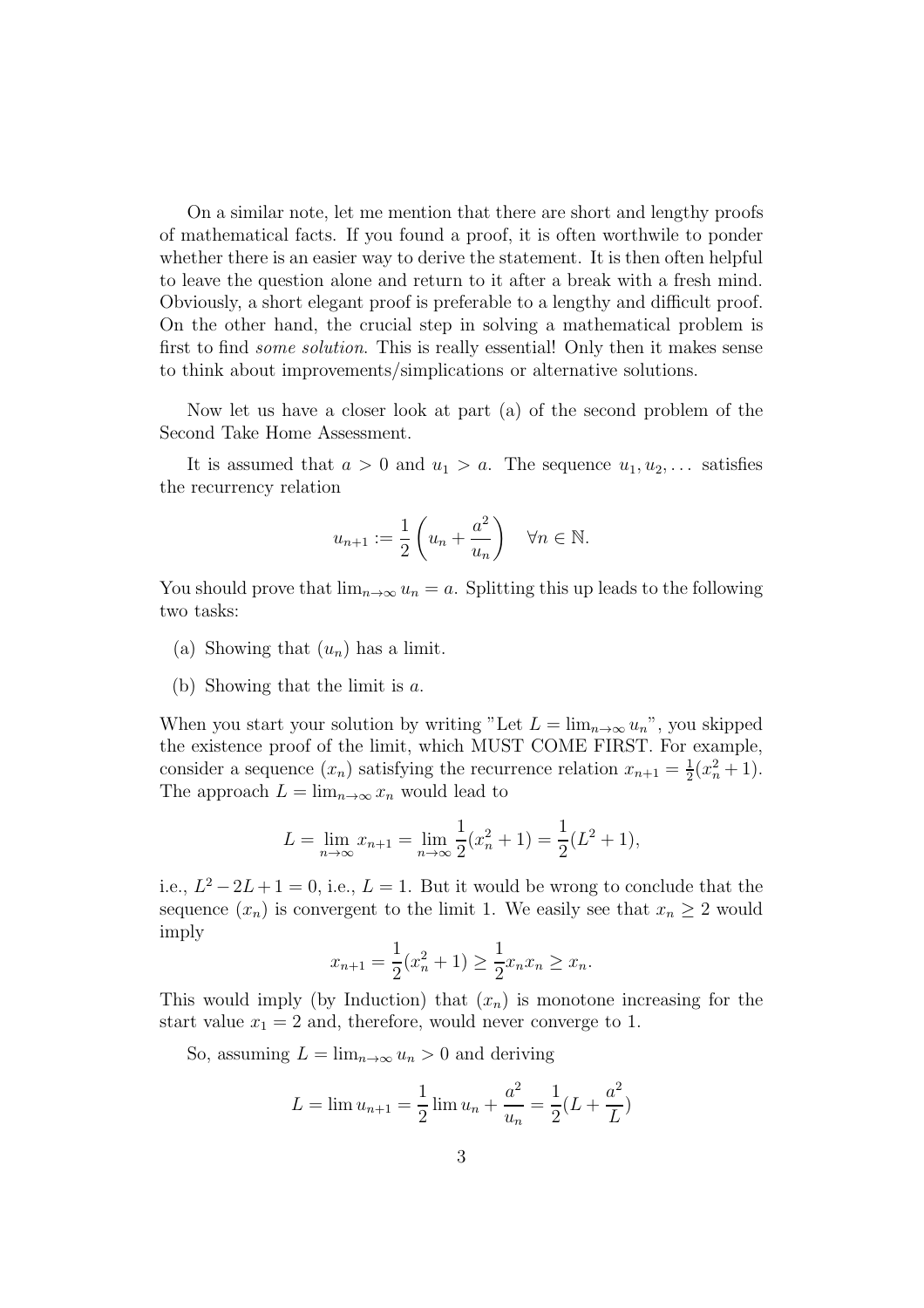yields only: In case,  $(u_n)$  has a positive limit L, then this limit must satisfy  $L^2 = a^2$ . Obviously,  $L^2 = a^2$  and the assumptions  $L, a > 0$  would then imply  $L = a$ . But these calculations give NO GUARANTEE at all that  $(u_n)$  has a limit.

You can conclude that  $(u_n)$  has a limit if you show that  $(u_n)$  is monotone decreasing and bounded from below by  $a$ , using a standard result from the Analysis course. This would provide a proper proof of Task (a). But be alert: This does not imply that the sequence  $(u_n)$  must converge TOWARDS THE LOWER BOUND *a*. For example, the sequence  $x_n = 2 + \frac{1}{n}$  is monotone decreasing and has lower bound  $a = 1$ , but we have

$$
\lim_{n \to \infty} x_n = 2 \neq 1 = a.
$$

So once you have finished Task (a), you still need to identify the limit.

It was proposed that you might prove that  $u_n > a$  implies both  $u_{n+1} > a$ and  $u_{n+1} - a < \frac{1}{2}(u_n - a)$ . These implications per se have nothing to do with Induction. Once you have established both implications, you may use them in an Induction Proof that you have  $0 < u_n - a < \frac{1}{2^{n-1}}(u_1 - a)$  for all  $n \ge 2$ . Then the Squeezing Theorem implies that  $u_n \to a$ , and you have reached your goal IN ONE GO, and without splitting it up into two separate tasks.

Be aware that, when presenting a sequence of formulas, you MUST explain how each formula is related to the previous one. For example, the sequence of formulas

$$
u_n > a > 0,\t\t(2)
$$

$$
u_n^2 > a^2, \t (taking squares), \t (3)
$$

does not tell the reader whether you mean that  $(2)$  implies  $(3)$ " or  $(3)$ " implies  $(2)$ ", or even " $(2)$  is equivalent to  $(3)$ ". On the other hand, the following text is unambigous: "We conclude from

$$
u_n > a > 0
$$

that

$$
u_n^2 > a^2
$$

by taking squares." So the text explains your thought process.

Here is a proof of the Hint given in this problem: Assume that  $u_n > a > 0$ . Then  $\frac{1}{u_n}$  is well defined and we have

$$
u_{n+1} - a = \frac{1}{2} \left( u_n + \frac{a^2}{u_n} \right) - a = \frac{1}{2u_n} (u_n^2 + a_2 - 2au_n) = \frac{1}{2} \frac{u_n - a}{u_n} (u_n - a). \tag{4}
$$